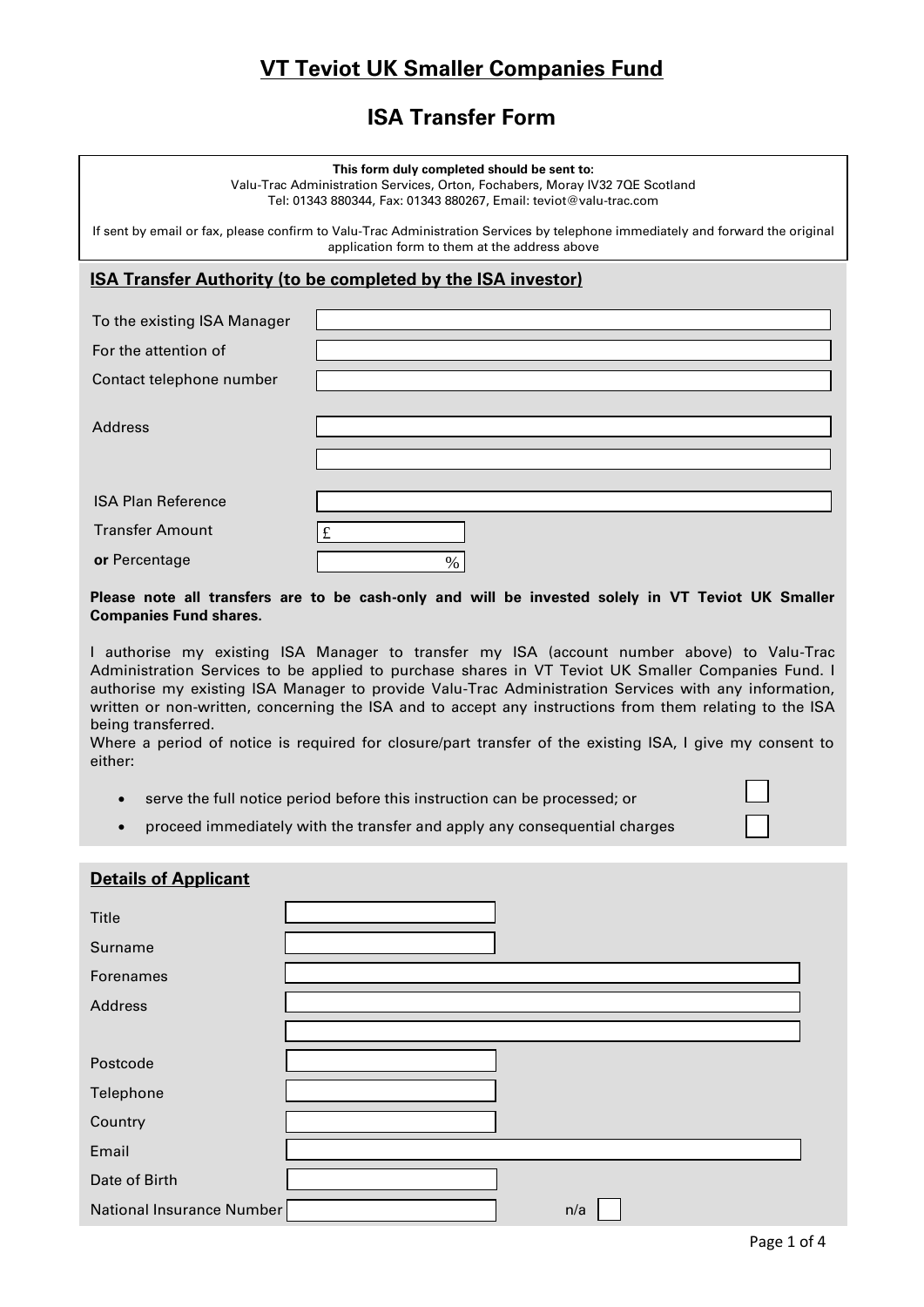| <b>Share Class Selection</b> |                                              |  |
|------------------------------|----------------------------------------------|--|
| Fund:                        | <b>VT Teviot UK Smaller Companies Fund</b>   |  |
| <b>Share Class:</b>          | <b>Net Accumulation</b><br><b>Net Income</b> |  |

#### **Payment Method – Payment is by wire transfer only**

Funds should be wired for value on the settlement date of this transaction which will have been agreed in advance with Valu-Trac Administration Services and which will be stated on the Contract Note issued to you by Valu-Trac Administration Services. If funds are received on any date other than this agreed settlement date they may be returned by the Bank.

#### **Data Protection**

For full information on how VT processes personal information and what your rights are, please see our Privacy Policy online at www.valu-trac.com.

#### **Anti-Money Laundering Requirements**

If you are an existing shareholder, please insert your account number: (This can be found on your annual statement or contract note.)

If you are not an existing shareholder, please provide the following documents to Valu-Trac Administration Services:

- Certified\* copy of passport or drivers' licence;
- Two original/certified\* true copies of utility bills (not older than 3 months and with the same address as that on the application form).

\* **Your document must be certified by a professional person or someone of good standing in your community**. For instance, you could ask a FCA-registered individual, a lawyer or solicitor, a chartered accountant, a bank official, a teacher, a doctor, a dentist, or a nurse. They cannot be a family member, living at the same address or in a relationship with you. They also cannot be a trainee in their profession. The certifier must:

- write "Certified by me to be a true copy of the original seen by me" on the document
- sign and date the document
- print their name under their signature
- add their occupation and address and telephone number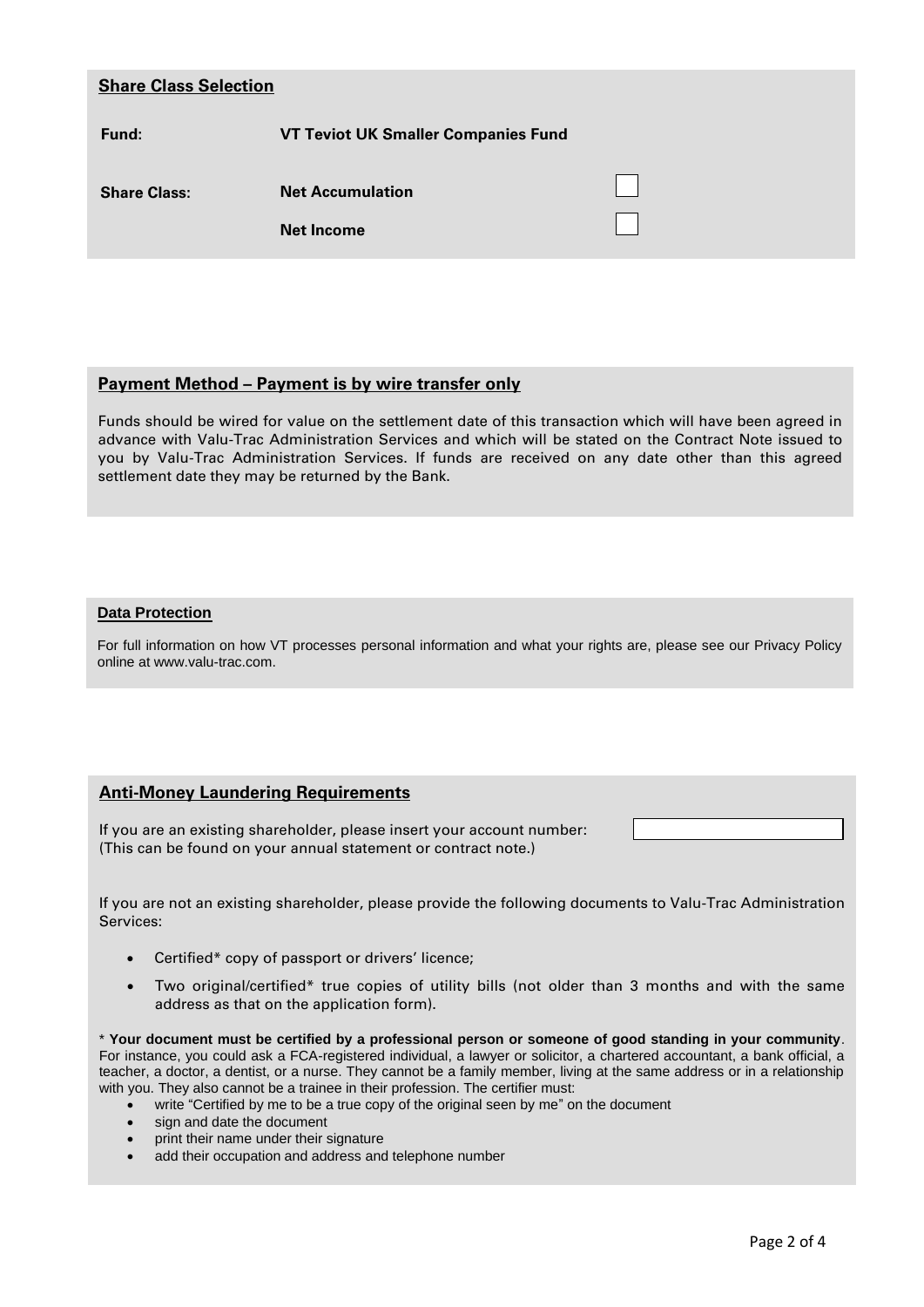### **ISA Transfer Declaration and Authorisation**

I apply to transfer a stocks and shares ISA.

I declare that:

- all subscriptions made, and to be made, belong to me;
- I am 18 years of age or over;
- I am resident and ordinarily resident in the United Kingdom for tax purposes or, if not so resident, either perform duties which, by virtue of Section 28 of Income Tax (Earnings & Pensions) Act 2003 (Crown employees serving overseas), are treated as being performed in the United Kingdom, or I am married to, or in a civil partnership with, a person who performs such duties. I will inform Valu-Trac Administration Services if I cease to be so resident and ordinarily resident or to perform such duties or be married to, or in a civil partnership with, a person who performs such duties;
- the information I have given is correct to the best of my knowledge and belief. I will inform Valu-Trac Administration Services if any information provided in this ISA Application and Declaration changes;
- I understand that an application to transfer from a previous ISA manager is subject to acceptance by the current ISA Manager;
- I have received and read the Key Investor Information Document that has been provided to me; and
- I agree to the ISA Terms and Conditions

I authorise Valu-Trac Administration Services:

- to control my cash subscription, ISA investments, interest, dividends and any other rights or proceeds in respect of those investments and any other cash; and
- to make on my behalf any claims to relief from tax in respect of ISA investments

| Full name of Authorised Person        |  |
|---------------------------------------|--|
| <b>Signature of Authorised Person</b> |  |
|                                       |  |
| Date                                  |  |

If you have any questions please contact Valu-Trac Administration Services on 01343 880344 or teviot@valu-trac.com.